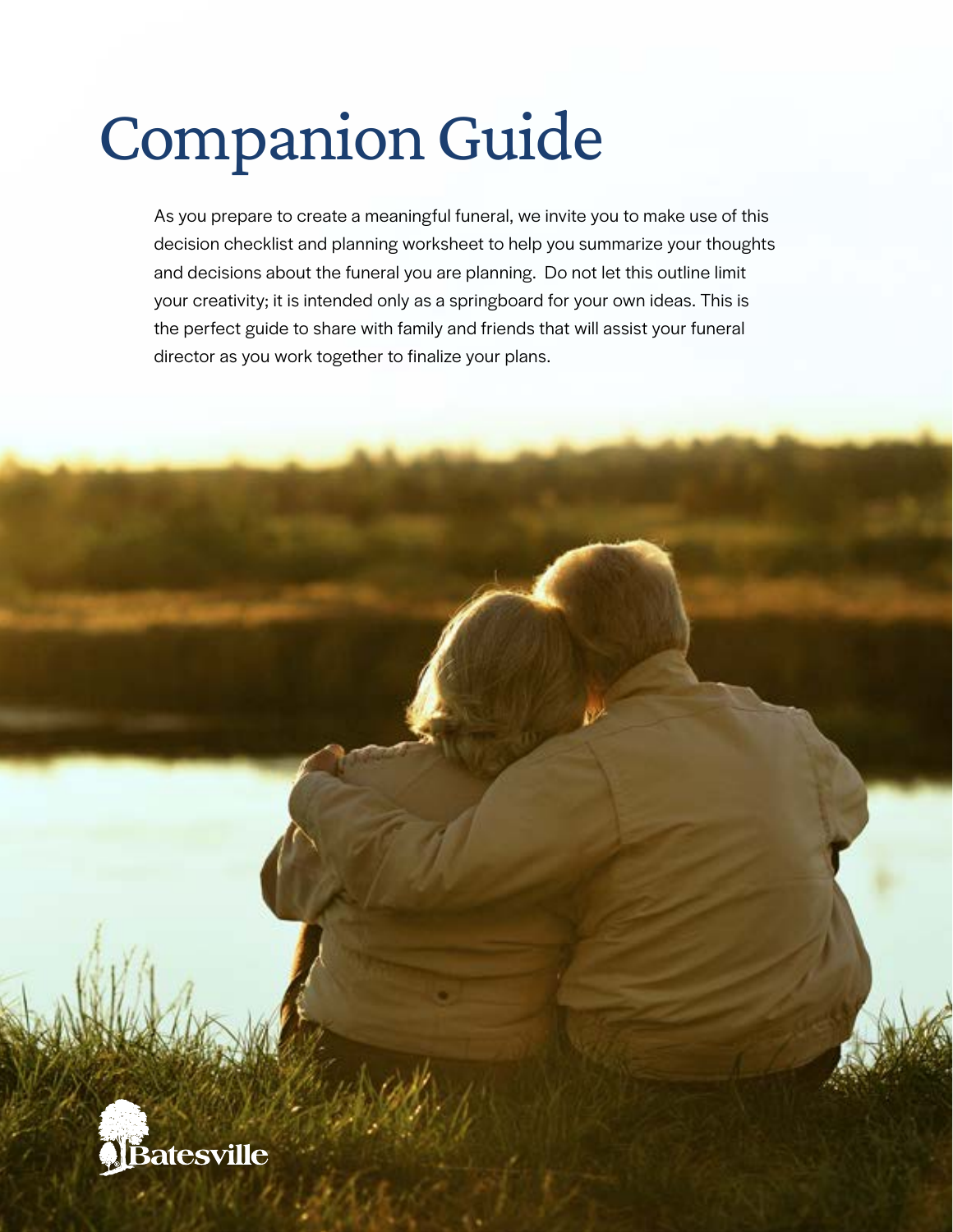## Decision Checklist to Ensure You Have a Meaningful Funeral

Whether you choose burial or cremation, below you will find a checklist of the key topics and decisions you should review with your funeral home when planning a meaningful funeral for a loved one.

| <b>Burial Funeral Arrangements</b>                                                      | <b>Cremation Funeral Arrangements</b>                                                       |  |  |
|-----------------------------------------------------------------------------------------|---------------------------------------------------------------------------------------------|--|--|
| Provide life story information                                                          | Provide life story information                                                              |  |  |
| Discuss disposition & personalization plans                                             | Discuss disposition & personalization plans                                                 |  |  |
| Review ceremony & tribute options                                                       | Review ceremony & tribute options                                                           |  |  |
| Select personalized tribute merchandise<br>Casket<br>Vault<br>Cemetery & monument needs | Select personalized tribute merchandise<br>Casket or Container<br>Memorial Urn<br>Urn Vault |  |  |
| Keepsakes & remembrance jewelry                                                         | Keepsakes & remembrance jewelry                                                             |  |  |
| Choose memorialization items                                                            | Choose memorialization items                                                                |  |  |
| Stationery                                                                              | Stationery                                                                                  |  |  |
| Memorial books                                                                          | Memorial books                                                                              |  |  |
| Acknowledgement cards                                                                   | Acknowledgement cards                                                                       |  |  |
| Video tributes                                                                          | Video tributes                                                                              |  |  |
| Finalize paymtent plan                                                                  | Finalize paymtent plan                                                                      |  |  |
| Review next steps & final arrangements                                                  | Review next steps & final arrangements                                                      |  |  |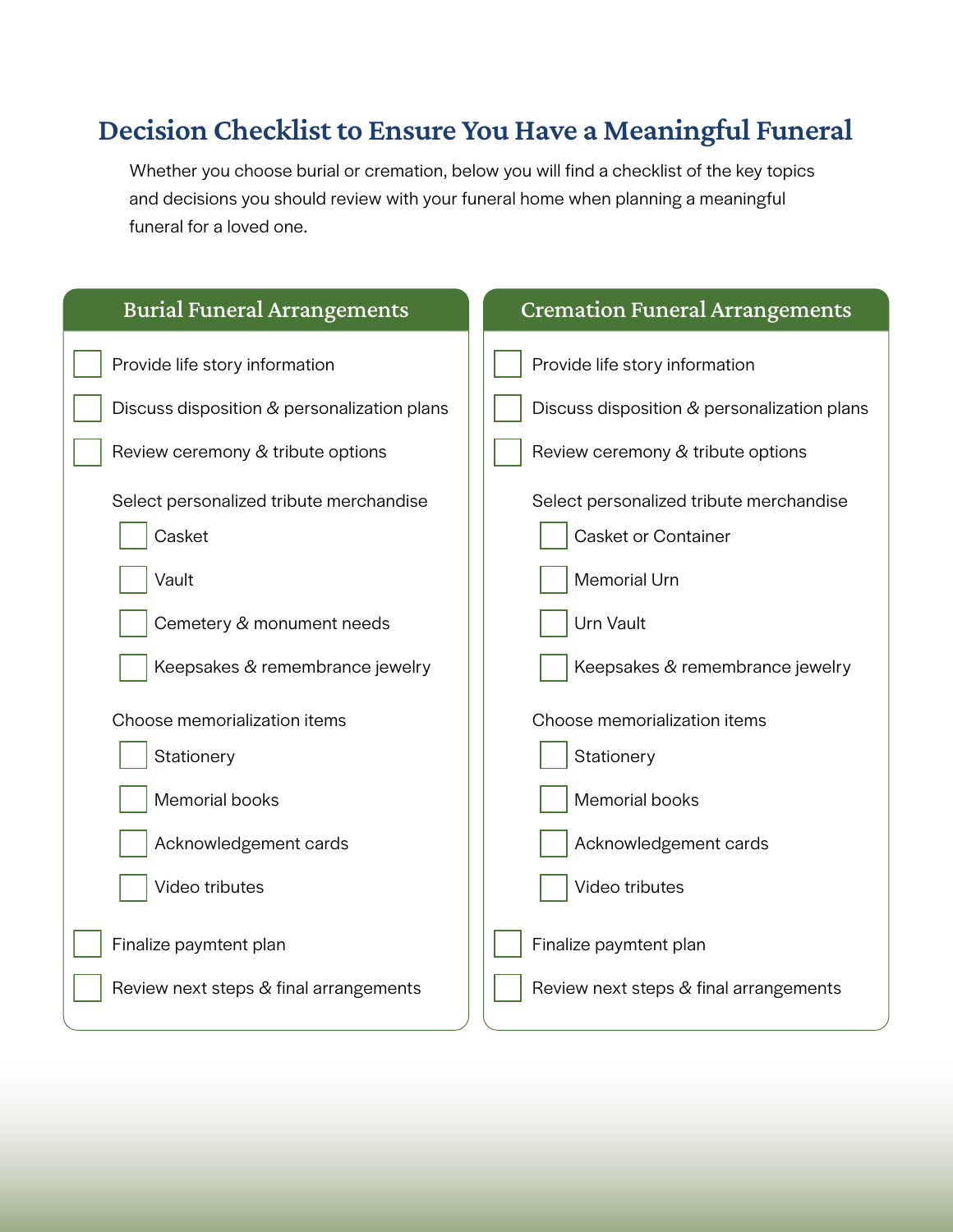# Biographical Information of Loved One

| Name:                    |                              |  |
|--------------------------|------------------------------|--|
| Date of birth:           | Date of death:               |  |
| City and State of birth: | SS#                          |  |
| Father's Name:           | Mother's Name & Maiden Name: |  |

Biographical info: if married include date and place of marriage and spouse's maiden name:

Survivors (list family and friends and other relationships you will want to acknowledge or include during the service):

Attributes or passions of the person who died that you want to be sure to honor:

Memories to share:

Obituary (special thoughts to include):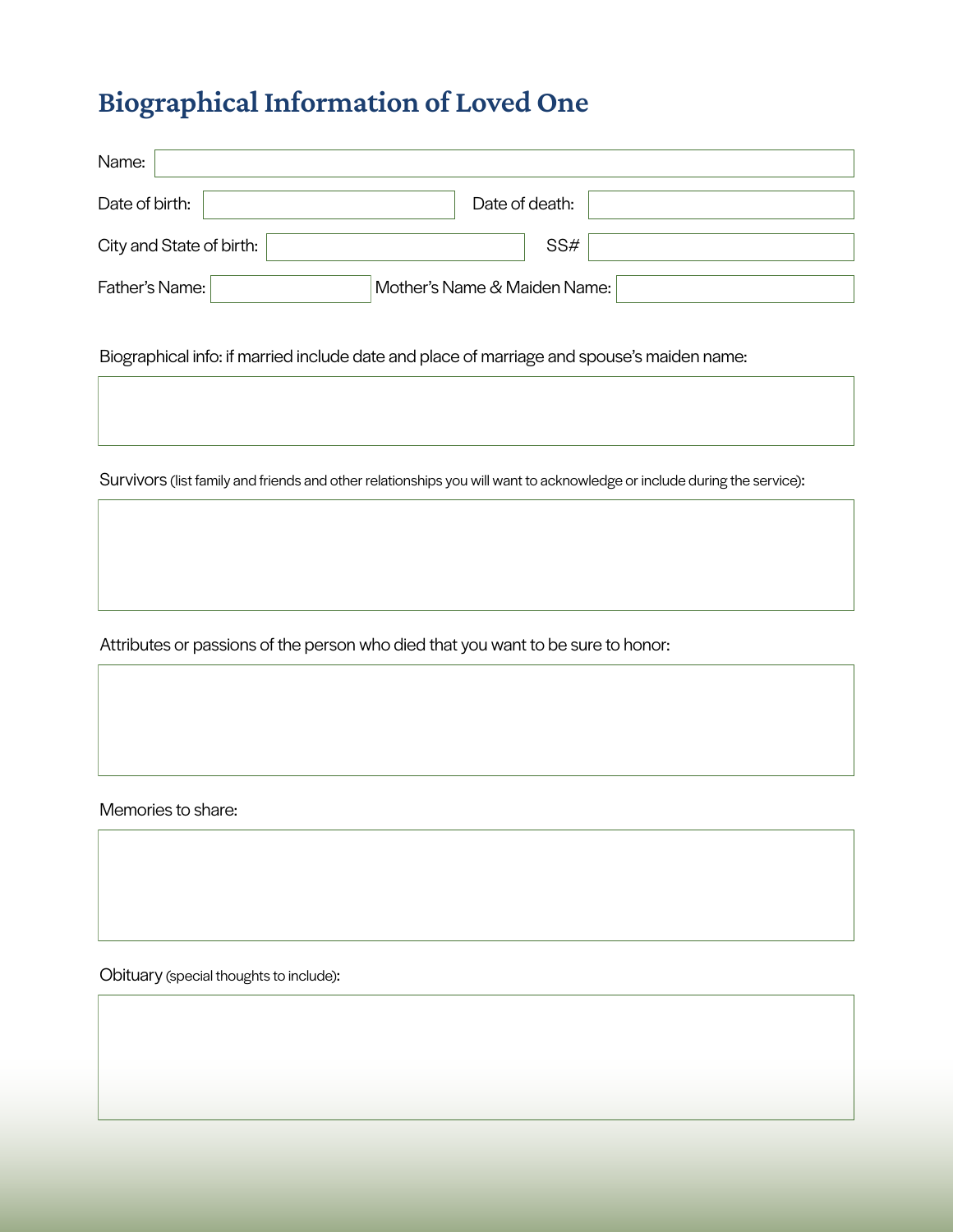# Disposition

| What will you do with the body?                         | Burial | Cremation |  |  |
|---------------------------------------------------------|--------|-----------|--|--|
| If buried, what is the name of the cemetery?            |        |           |  |  |
|                                                         |        |           |  |  |
| If cremated, where will the cremated remains be placed? |        |           |  |  |

# Visitation or Memorial Reception Location

| Date:                            | Hours: |  |
|----------------------------------|--------|--|
| Personal touches to be included: |        |  |
|                                  |        |  |
|                                  |        |  |

# Funeral Ceremony

| Date:                                             | Place:                   |  | Time: |  |  |  |
|---------------------------------------------------|--------------------------|--|-------|--|--|--|
| Type of service:                                  |                          |  |       |  |  |  |
|                                                   |                          |  |       |  |  |  |
|                                                   |                          |  |       |  |  |  |
|                                                   | Person to lead ceremony: |  |       |  |  |  |
|                                                   |                          |  |       |  |  |  |
| Others who might want to speak or share memories: |                          |  |       |  |  |  |
|                                                   |                          |  |       |  |  |  |
|                                                   |                          |  |       |  |  |  |
|                                                   |                          |  |       |  |  |  |
| Pallbearers:                                      |                          |  |       |  |  |  |
|                                                   |                          |  |       |  |  |  |